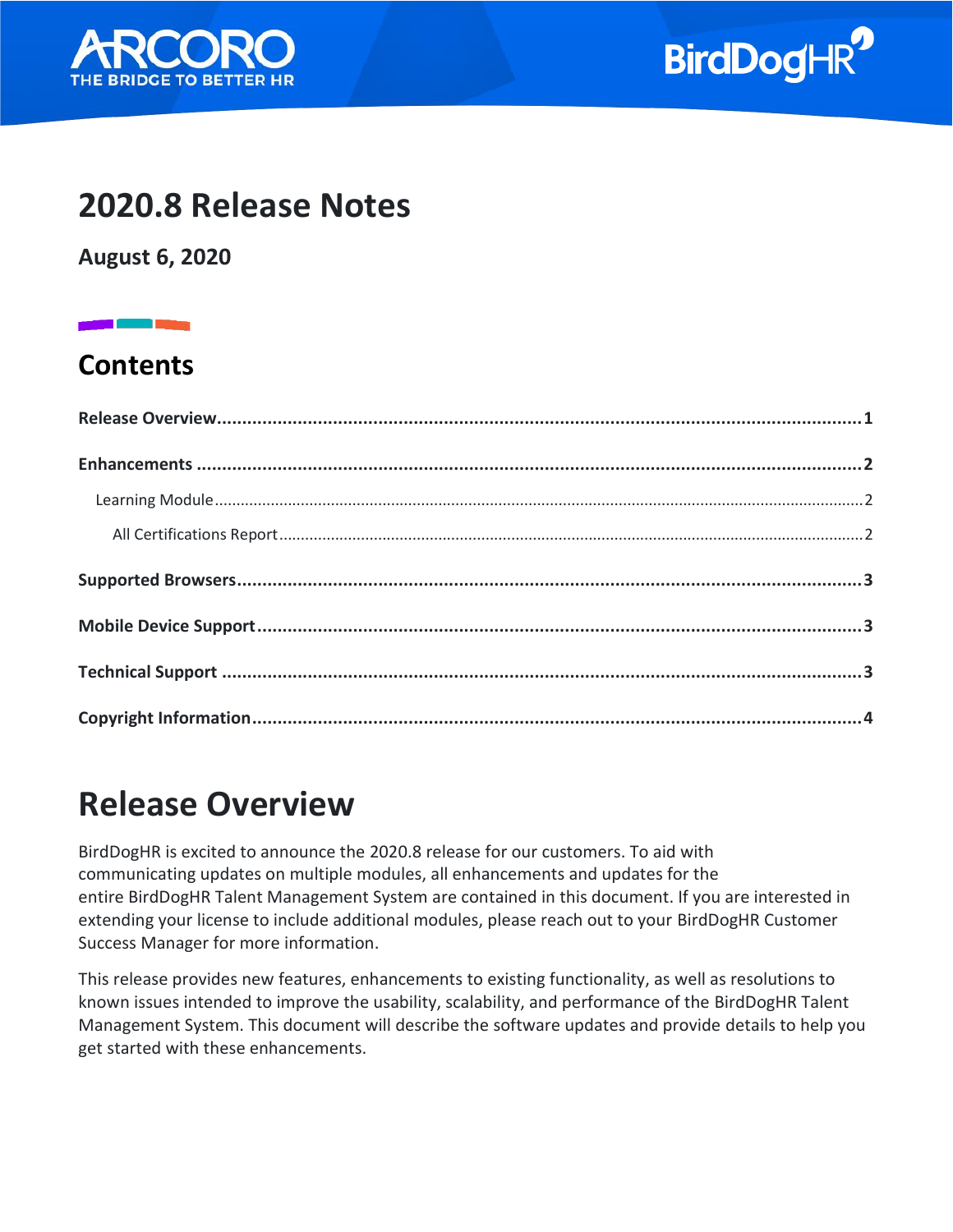



### <span id="page-1-0"></span>**Enhancements**

#### <span id="page-1-1"></span>**Learning Module**

This release includes the following enhancement to the Learning module:

#### <span id="page-1-2"></span>All Certifications Report

A new "All Certifications Report" is available in the Learning module. This report displays every certification for all employees. This report can be viewed online, exported to excel, exported to PDF, and export to word. The All Certifications Report includes the following data: Certification Name, Division, District, Location, Employee Name, Employee ID, Hire Date, Start Date, End Date, Current/Expired.

| ALL CERTIFICATIONS                     |                   |                 |                  |                      |             |                  |                   |            |                 |
|----------------------------------------|-------------------|-----------------|------------------|----------------------|-------------|------------------|-------------------|------------|-----------------|
| O View Online                          | ○ Export To Excel |                 |                  |                      |             |                  |                   |            |                 |
| C Export To PDF C Export To Word       |                   |                 |                  |                      |             |                  |                   |            |                 |
| <b>Build Report</b><br>Print<br>Cancel |                   |                 |                  |                      |             |                  |                   |            |                 |
| <b>CERTIFICATION NAME</b>              | <b>DIVISION</b>   | <b>DISTRICT</b> | LOCATION         | EMPLOYEE NAME        | EMPLOYEE ID | <b>HIRE DATE</b> | <b>START DATE</b> | END DATE   | CURRENT/EXPIRED |
| Certified Information Systems          |                   |                 |                  |                      |             |                  |                   |            |                 |
| Security Professional                  | Default           | Default         | Colorado Springs | Christopher Harper   | 322         | 06/13/2016       | 03/19/2018        | 02/29/2020 | Expired         |
| CPR                                    | Default           | Default         | Default          | <b>Test Employee</b> | 12345       | 02/12/2019       | 04/08/2019        | 03/21/2023 | Current         |
| Adobe Certified Expert                 | Default           | Default         | Default          | <b>Test Employee</b> | 12345       | 02/12/2019       | 04/01/2019        | 04/01/2024 | Current         |
| CPR                                    | Default           | Default         | Default          | <b>Test Manager</b>  | 123         | 02/12/2019       | 04/01/2019        | 04/01/2021 | Current         |
| CASP                                   | Default           | Default         | Colorado Springs | Allan Hautea         | 354         | 11/27/2017       | 10/27/2017        | 01/01/0001 | Expired         |

If you are interested in the All Certifications Report and would like it added to your account, please contact technical support.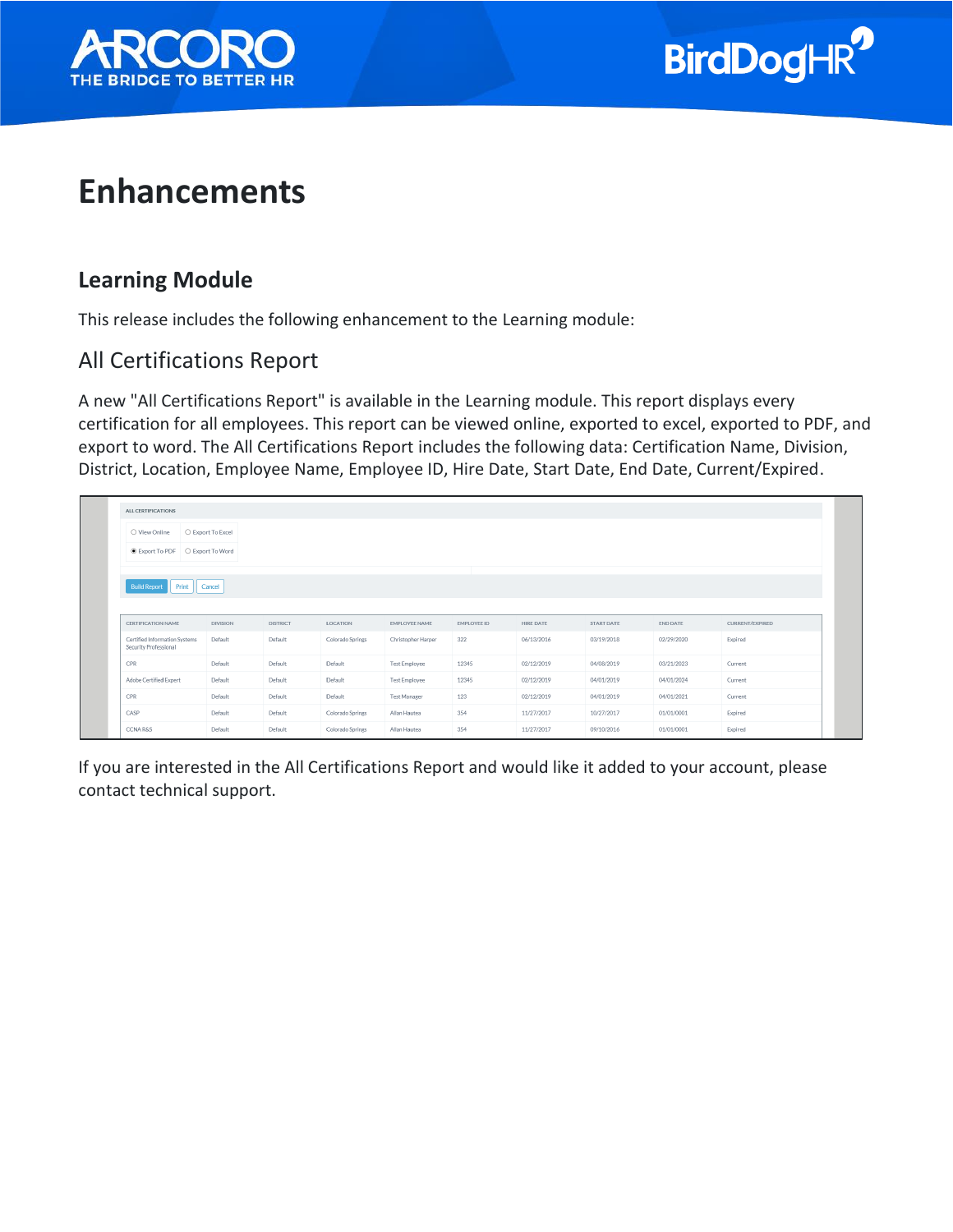

### <span id="page-2-0"></span>**Supported Browsers**

The BirdDogHR Talent Management System is designed to provide browser-neutral service delivery. It is recommended that you use modern browsers, as we make every attempt to support the latest versions of the following browsers.

| <b>Browser</b>                                       | Version |
|------------------------------------------------------|---------|
| Microsoft Internet Explorer (not compatibility mode) | 11      |
| Microsoft Edge                                       | Latest* |
| <b>Mozilla Firefox</b>                               | Latest* |
| Google Chrome                                        | Latest* |
| Apple Safari                                         | Latest* |

\* Browser updates occur on a schedule outside of our release process and we cannot control issues as a result of a recent browser update. Our overall strategy is to maintain active browser support based on demand. Regardless of formal browser support, we will always troubleshoot and correct issues impacting users to the best of our ability within reasonable means.

# <span id="page-2-1"></span>**Mobile Device Support**

BirdDogHR views mobile device support as a critical capacity for our customers and we continue to add functionality to enhance the user experience on mobile devices. However, with many different devices and device specific software, it is impossible for BirdDogHR to test against every possible combination. With any questions or concerns, please feel free to contact our support team.

# <span id="page-2-2"></span>**Technical Support**

For technical assistance for any of our modules, contact support staff at: